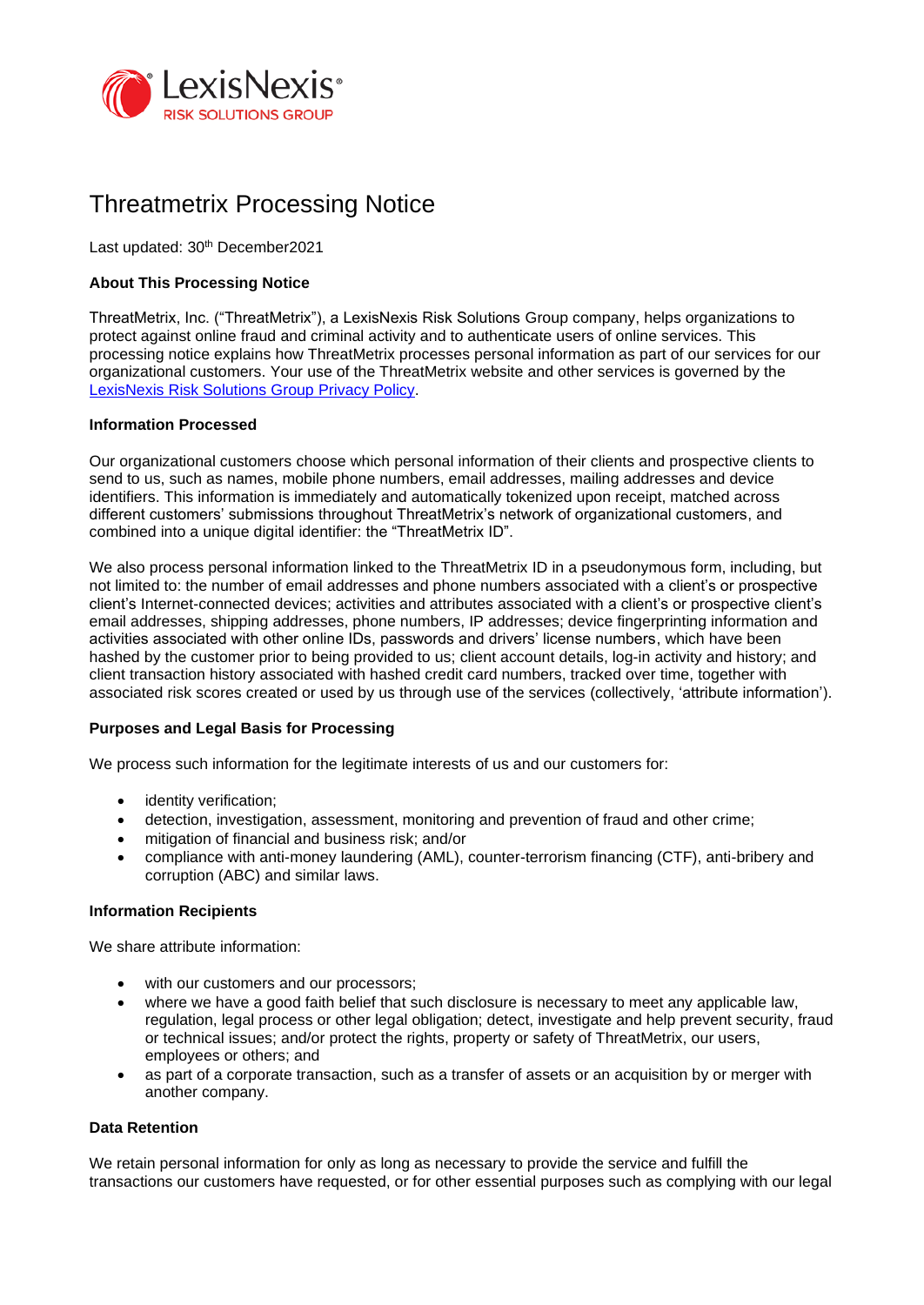obligations, maintaining business and financial records, resolving disputes, maintaining security, detecting and preventing fraud and abuse, and enforcing our agreements.

# **Data Security**

Our practices and processes are designed to protect the data that we process from accidental or unlawful destruction, loss, alteration, unauthorized disclosure, or access using appropriate administrative, physical and technical security measures.

# **Profiling**

We use attribute information, geographic location, network properties and user behavior data sent by our customers in order to produce scores such as the ThreatMetrix Confidence Score and the ThreatMetrix Trust Score. Some of this data is collected by our customers and passed to us through ThreatMetrix cookies and similar technologies that our customers place or run on their clients' and prospective clients' devices.

Our scores can be used by our customers to predict the reputational integrity of an ID for a given transaction. Low confidence scores can suggest identity credentials being used fraudulently/out of prior context. Low trust scores detect unusual behavior, such as location anomalies, abnormally high number of new email addresses originating from the same device, or new shipping addresses that haven't been seen before.

Our customers configure their use of ThreatMetrix to address their unique needs, which may result in different scores among different customers. ThreatMetrix provides a platform for processing and applying rules to data but does not recommend to its customers whether to take any actions based on scores. For our customers' clients and prospective clients, this means that ThreatMetrix's customers may make decisions that may affect online activity such as prohibiting access to a website, allowing an online transaction to proceed, or requiring a client to provide additional authentication data. We do not make any decisions about an individual. Decisions remain for our customers to make.

### **Locations of Processing**

We process such information where ThreatMetrix affiliates and their service providers maintain servers and facilities, including in Iceland, the Netherlands, the United Kingdom and the United States. We take steps, including through contracts, intended to ensure that the information continues to be protected wherever it is located in a manner consistent with the standards of protection required under applicable law.

ThreatMetrix and certain other U.S. companies within the LexisNexis Risk Solutions Group have certified to the EU-U.S. and Swiss-U.S. Privacy Shield Frameworks as set forth by the U.S. Department of Commerce. Please view these entities' Privacy Shield Notice [here.](http://www.relx.com/documents/policies/privacy-shield.pdf) To learn more about the Privacy Shield program, and to view these entities' certification, please visit [www.privacyshield.gov.](http://www.privacyshield.gov/)

# **Your Rights**

You have the right under European and certain other privacy and data protection laws, as may be applicable, to request free of charge:

- access to and correction or deletion of your personal information;
- restriction of our processing of your personal information;
- object to our processing; and
- the portability of your personal information.

If you wish to exercise any of these rights, please contact us at the address below. We will respond to your request consistent with applicable laws. To protect your privacy and security, we may require you to verify your identity. Where we are acting as a processor on behalf of our customer, we will redirect you to make your request directly to our customer.